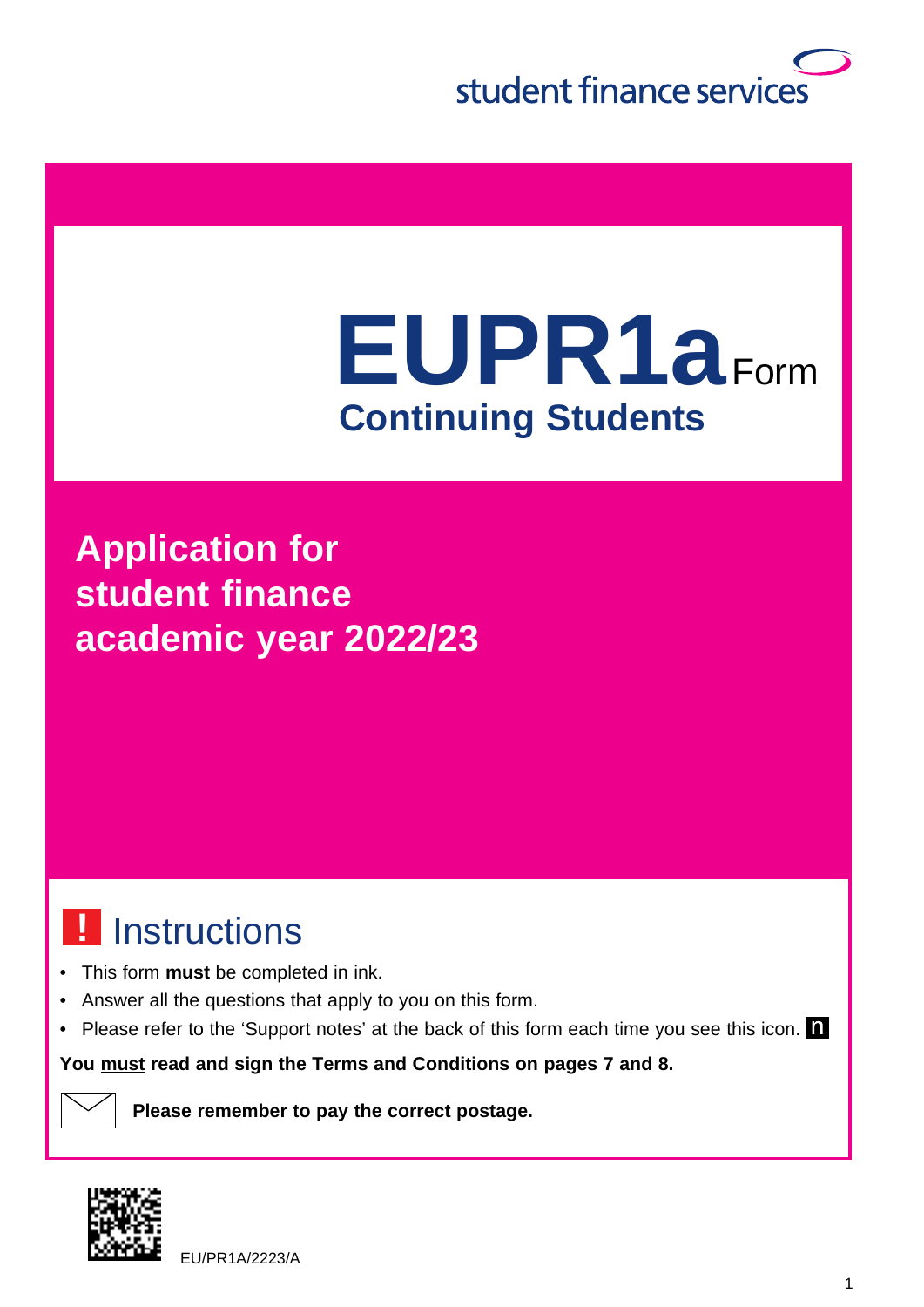### **Application for student finance - academic year 2022/23**

**Did you start your course in or before 2009/10? (Or were you a gap year student who started your course in 2010/11?)**

If yes, the tuition fee support you can get changes depending on where you will be studying:

- If you are studying at a university or college in **England** you can apply for a Tuition Fee Loan to cover the amount of tuition fees that your university or college will charge you, up to a maximum of £3,465.
- If you are studying at a university or college in **Northern Ireland** you can apply for a Tuition Fee Loan to cover the amount of tuition fees that your university or college will charge you, up to a maximum of £4,160.

#### **Did you start your course in 2010/11 or 2011/12?**

If yes, the tuition fee support you can get changes depending on where you will be studying:

- If you are studying at a university or college in **England** or **Wales** you can apply for a Tuition Fee Loan to cover the amount of tuition fees that your university or college will charge up to a maximum of £3,465. You will not be eligible to apply for a Welsh Tuition Fee Grant.
- If you are studying at a university or college in **Northern Ireland** you can apply for a Tuition Fee Loan to cover the amount of tuition fees that your university or college will charge you, up to a maximum of £4,160.

#### **Did you start your course on or after 1st September 2012?**

If yes, you can get a Tuition Fee Loan to cover tuition fees up to:

- £9,250 for full-time students, including full-time distance learning students
- £6,165 for full-time students studying an approved course at a private university or college

If you are studying at a university or college in **Wales**, and started your course between 1 September 2012 and before 1 August 2019, then the Tuition Fee Loan is capped at £4,855. If your tuition fee is more than £4,855 you'll be eligible for a Welsh Fee Grant of up to £4,395 to help fund the remaining fee amount.

 If you are studying on an accelerated degree at a university or college in **England** then the Tuition Fee Loan is a maximum of £11,100.

Any tuition fee support you apply for will be paid directly to your university or college on your behalf.

#### **Important information**

If you are eligible to apply for a non-income assessed bursary from the National Health Service (NHS), Department of Health (DoH) or the Department of Health (Northern Ireland) (DoH (NI)) excluding the social work bursary, then you should not complete this form as you will not be eligible for financial support through Student Finance Services.

You may be eligible for a bursary or scholarship. In order for a university or college to determine and pay any bursary or scholarship to which you may be entitled, we will share some of your personal, financial and course details as well as information about your eligibility for student finance with them. For more information about this, read our Privacy Notice.

Please contact the university or college if you require further information about their bursaries and scholarships.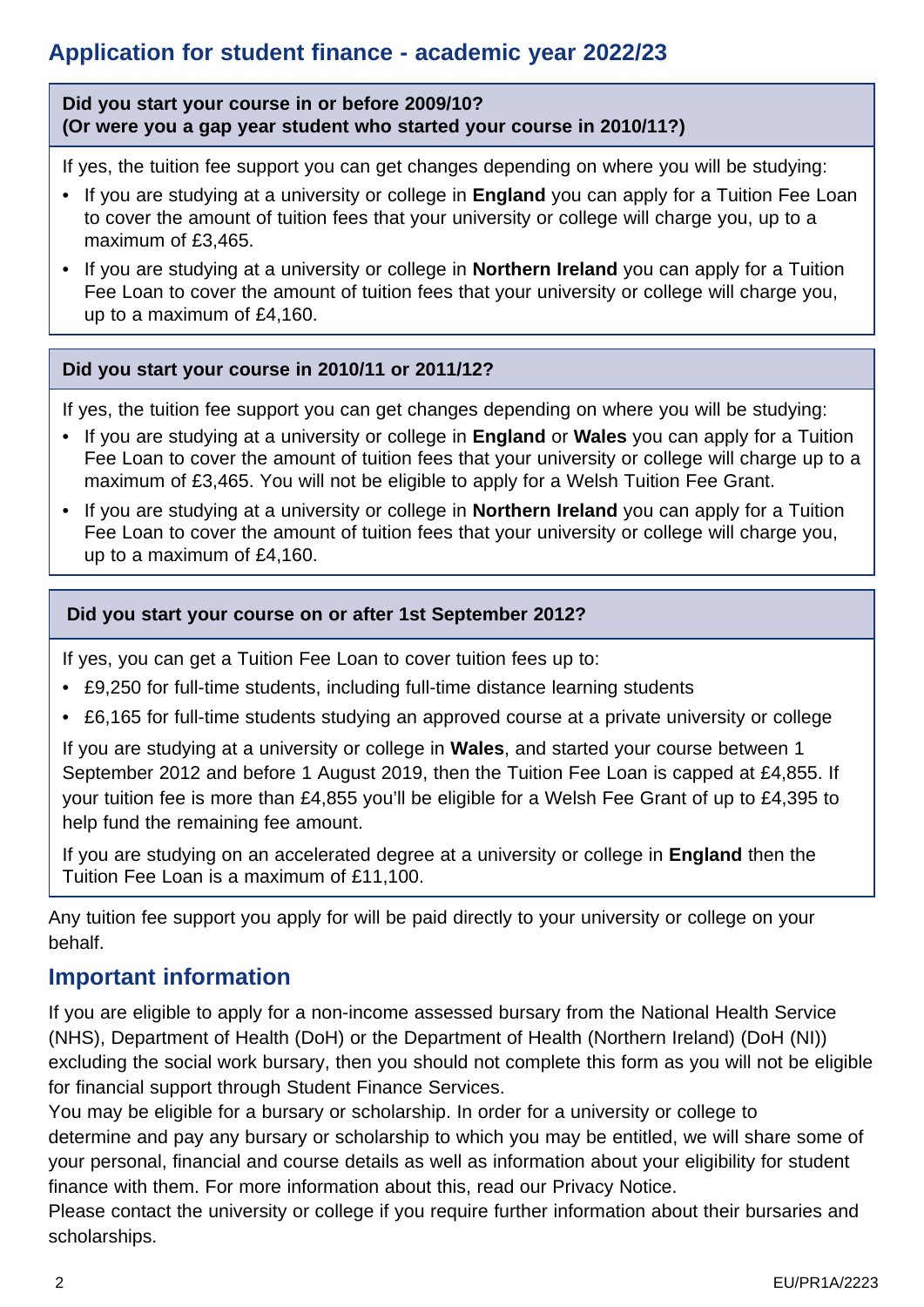# **Section 1 - personal details**

|--|

#### **a Please complete this section with the details exactly as stated on your birth certificate or passport.**

| Title                                    | <b>Miss</b><br><b>Mrs</b><br>Ms<br>Mr |
|------------------------------------------|---------------------------------------|
| Forename(s)                              |                                       |
| Surname(s)/family name                   |                                       |
| Sex                                      | Female<br>Male                        |
| Date of birth                            | Day<br><b>Month</b><br>Year           |
| Place of birth (name of town or village) |                                       |
| Country of birth                         |                                       |
| Nationality                              |                                       |

#### **b Contact details**

Please give your current contact address. We'll use this address to send you any letters or to return your evidence.

| <b>Contact address</b> |  |
|------------------------|--|
|                        |  |
| Town/City              |  |
| Country                |  |
| Postcode               |  |
| Mobile phone number    |  |
| Email address          |  |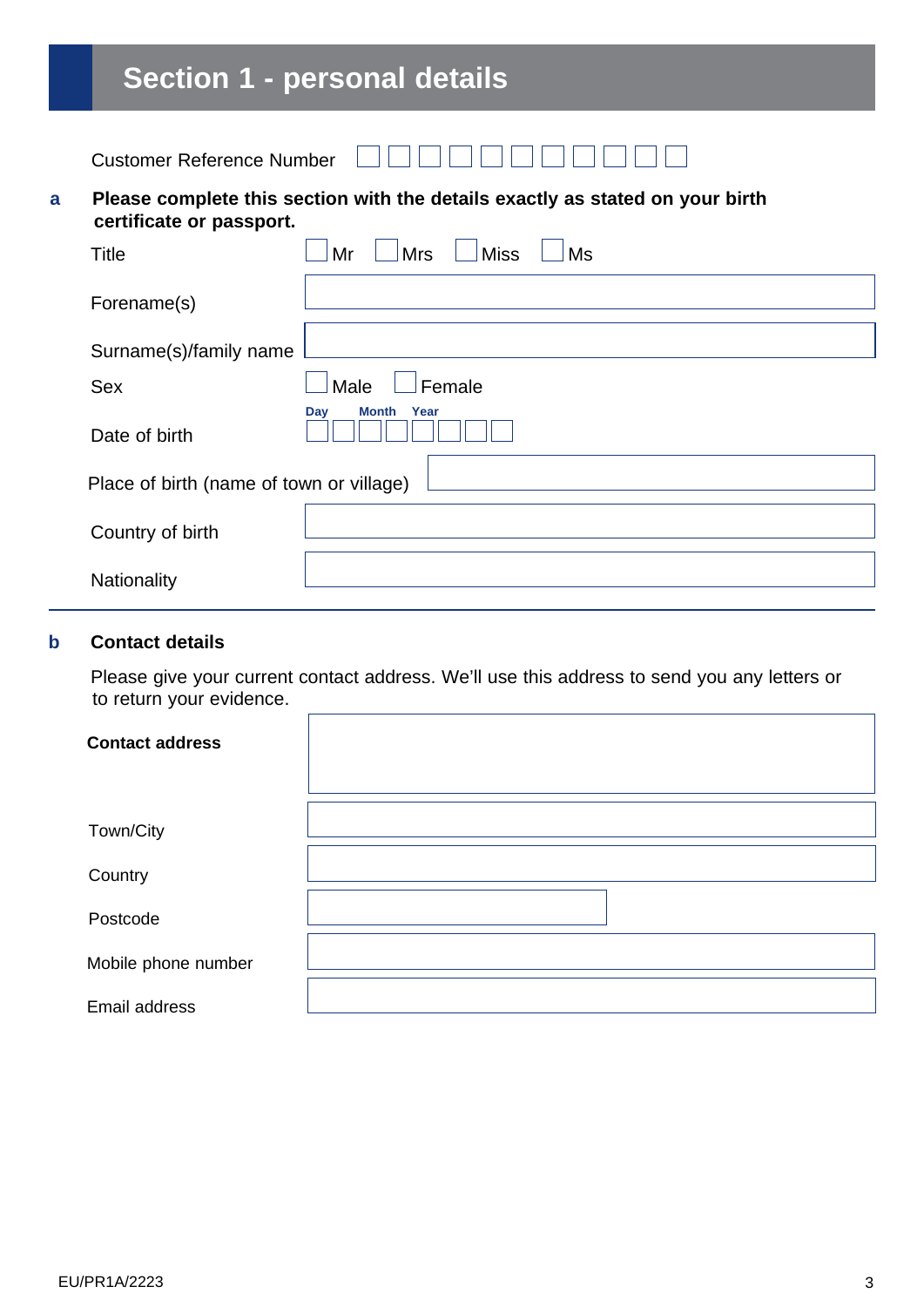# **Section 2 - about your course**

| a | University or college |  |
|---|-----------------------|--|
|   | Course                |  |
|   | Campus                |  |
|   | Course year           |  |

If any of the course details above have changed since your initial application, please tell us what has changed:

I have changed (or will be changing) university or college.

I have changed (or will be changing) my course but am staying at the same university or college.

I am (or will be) repeating a study period.

I am (or will be) leaving my course.

I am (or will be) suspending my study.

Please give details of any changes you have indicated and the reasons for these in the space below.

We may send you another form asking for more details about these changes.

### **Changes**

If the new course details you give us can't be confirmed yet, your student funding may be delayed. If you have indicated any changes above, please ensure that your university or college also notifies Student Finance Services of these changes.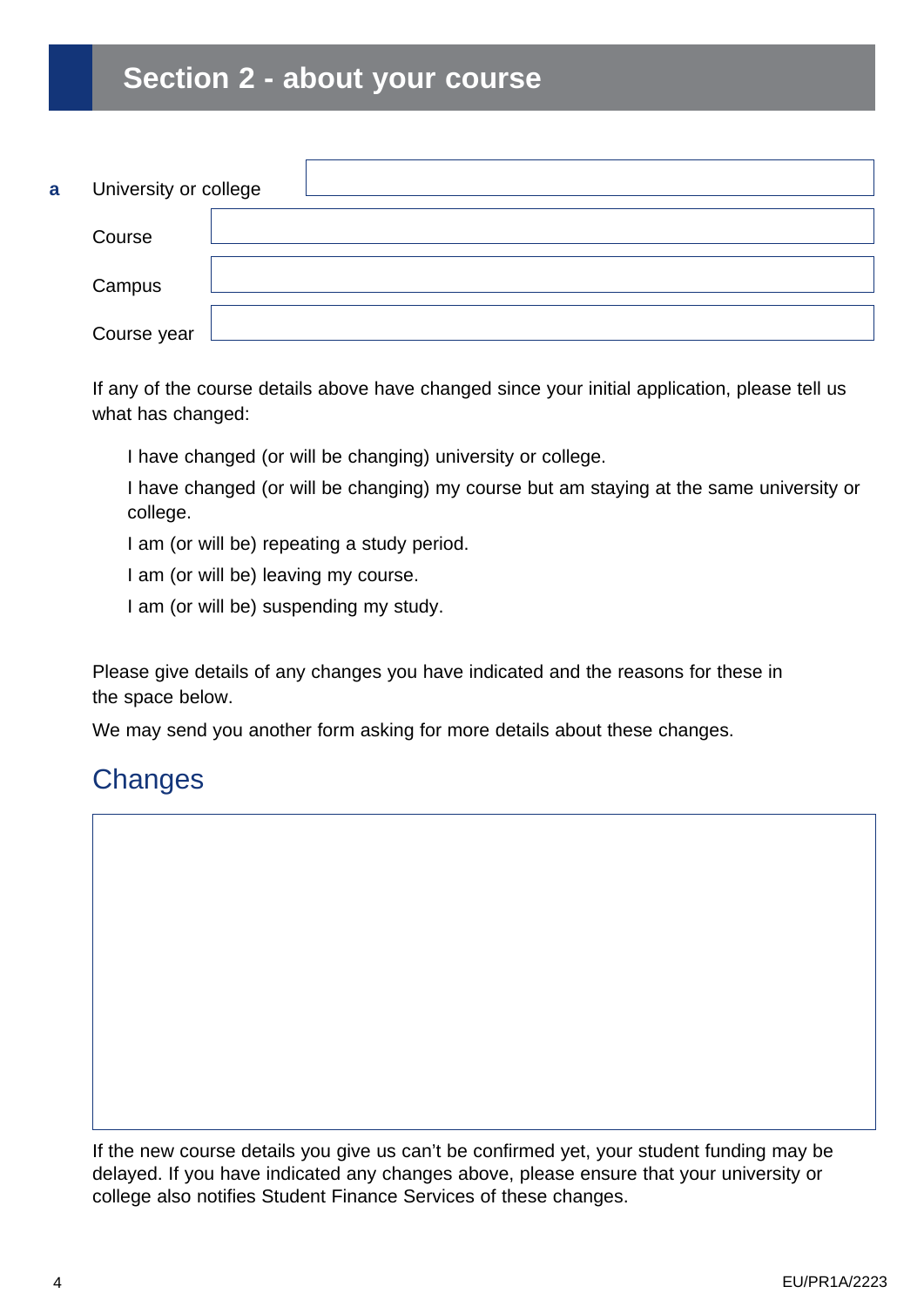## **Section 2 - about your course**

#### **Continued**

**b** Give the full tuition fee amount that your university or college is charging for the course you will be studying in academic year 2022/23.

£

 **If you are unsure about the tuition fee amount you will be charged, please contact your university or college for clarification**.

**c** Where will you spend most of your time in the academic year 2022/23?

 You should only tick 'Work placement' if you will be on a work placement that is a part of your UK course. Do not count periods of teaching practice as a placement.

If you are studying an Initial Teacher Training (ITT) course, tick 'University or college'.

 You should only tick 'Study abroad' if you will be studying **outside of the UK** as part of your UK course.

| Term 1 | University or college | Study abroad | Work placement |
|--------|-----------------------|--------------|----------------|
| Term 2 | University or college | Study abroad | Work placement |
| Term 3 | University or college | Study abroad | Work placement |

| d              | Will you be undertaking a placement as part of the Turing Scheme<br>or the Erasmus+ programme?      |           |            | Yes | No. |
|----------------|-----------------------------------------------------------------------------------------------------|-----------|------------|-----|-----|
|                | If so, how long for?                                                                                | Full year | Part year  |     |     |
| e1             | If you will be on a placement, will your placement be based abroad or in the UK?                    |           |            |     |     |
|                | Abroad                                                                                              | UK.       | Don't know |     |     |
| e <sub>2</sub> | If you know where your placement will be, give the name, address and postcode of your<br>placement. |           |            |     |     |
|                |                                                                                                     |           |            |     |     |
|                |                                                                                                     |           |            |     |     |
|                |                                                                                                     |           |            |     |     |

Postcode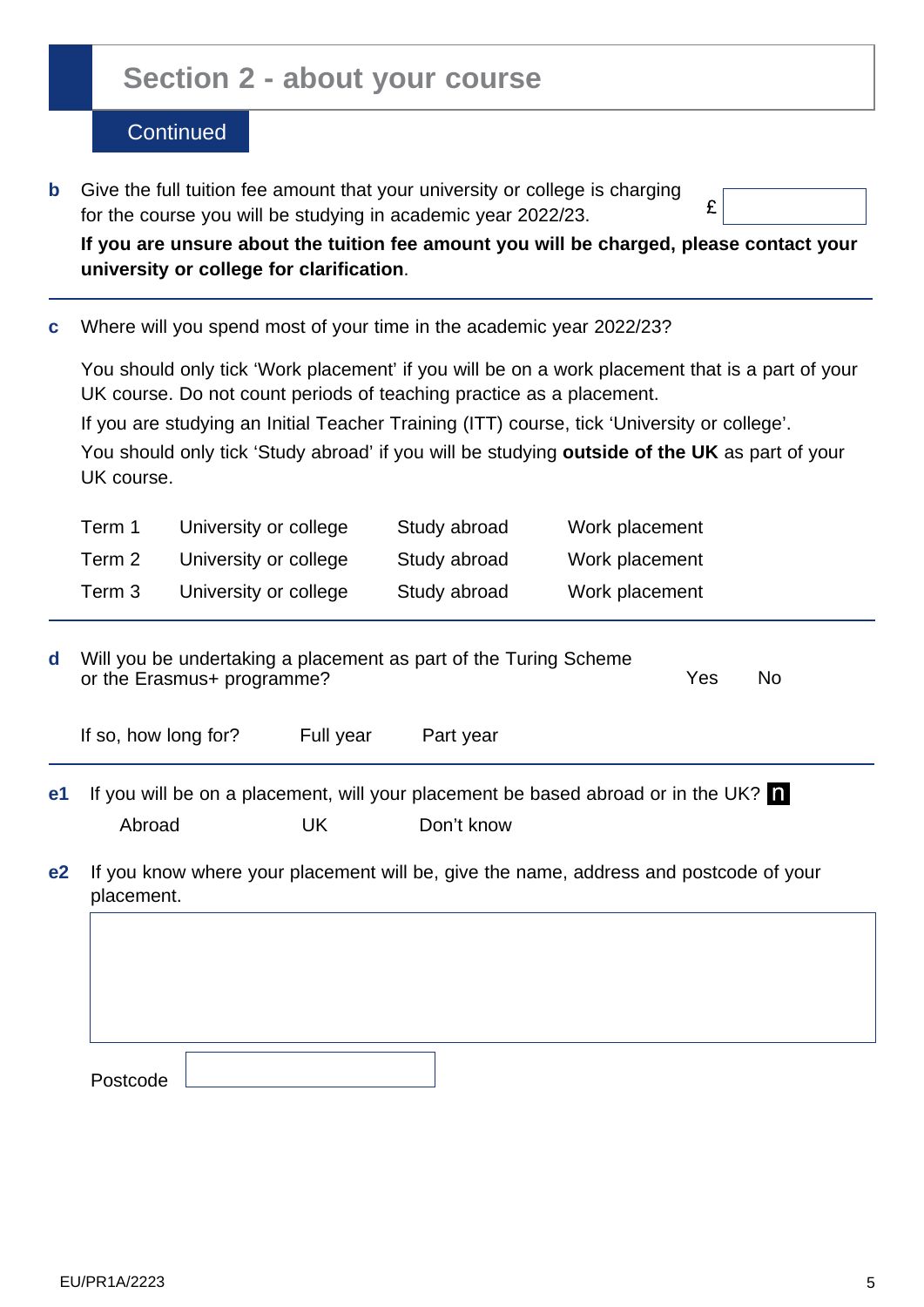# **Section 3 - other information**

- **a** Are you eligible to apply for any bursary or award, excluding a social work bursary, for the academic year 2022/23 from any of the following?
	- National Health Service (NHS)
	- Department of Health (DoH)
	- Department of Health (Northern Ireland)

Yes No

If 'Yes', is this bursary or award income assessed or non-income assessed?

 **Income assessed Non-income assessed**

# **Section 4 - tuition fee loan request for academic year 2022/23**

| a | Amount of Tuition Fee Loan you would like to apply for:                                      |      |
|---|----------------------------------------------------------------------------------------------|------|
|   | Maximum available to you                                                                     | tick |
|   | If you wish to apply for less than the maximum<br>available to you, please state the amount. |      |

For information on the amount of Tuition Fee Loan you can borrow, please see page 2.

#### **Please read 'Support notes' to find out more about Tuition Fee Loan payments, interest and your liability.**

| <b>b</b> Do you have a National Insurance number? |                              | Yes: | – No |
|---------------------------------------------------|------------------------------|------|------|
| If so, please provide it here                     | <u> E E E E E E E E E E </u> |      |      |

We will share the National Insurance number you provide with the Department for Work and Pensions to confirm that it's valid, and with HM Revenue and Customs to allow us to collect your repayments.

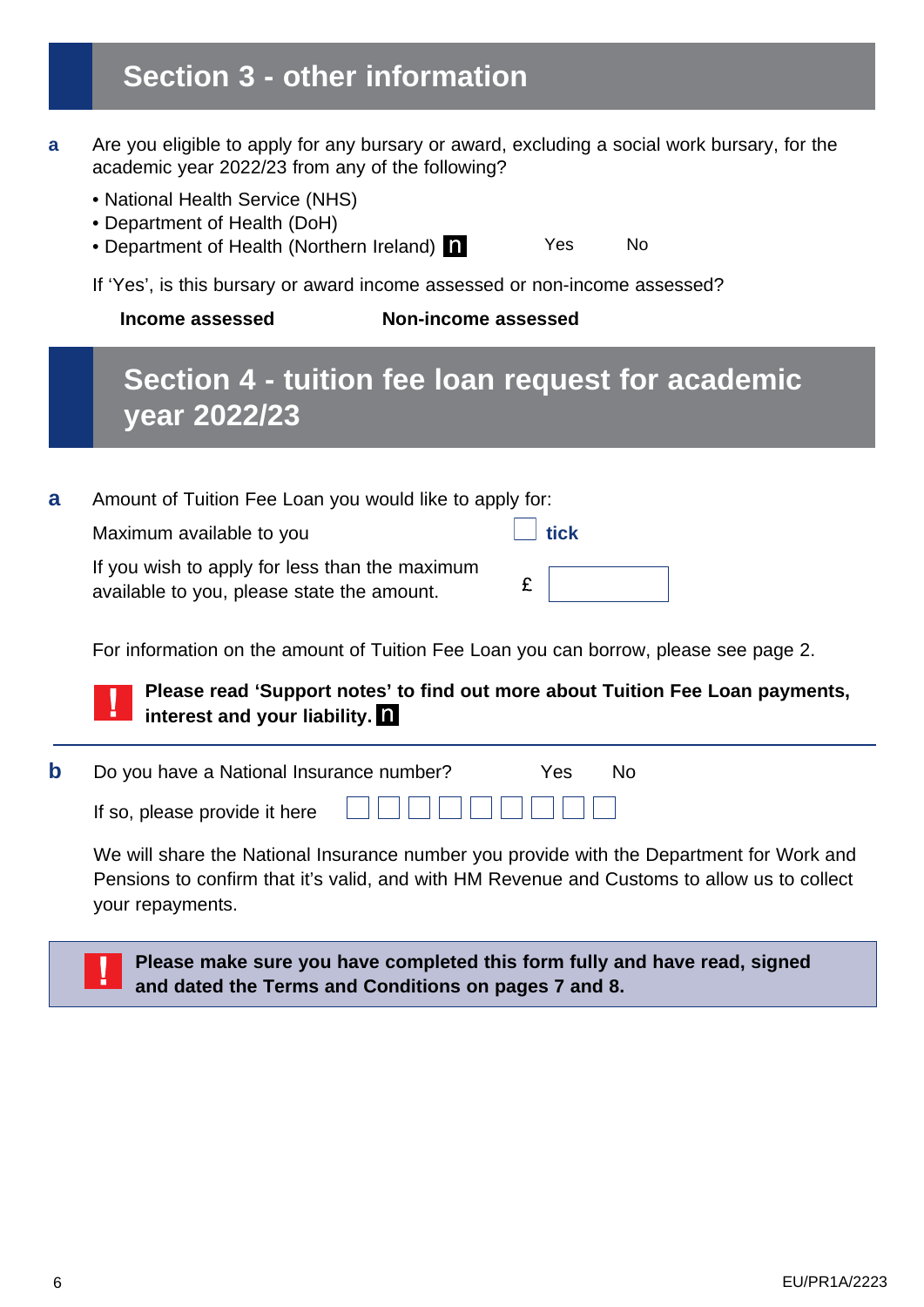**Please read the following terms and conditions and sign on page 8. We will not be able to process your application for student finance unless you do so.** 

These terms and conditions ("terms") and applicable legislation apply to all of the student finance available to students for the academic year 2022/23.

#### **Loan Contract**

- 1. I confirm I have read and understood these terms and A Guide to Terms and Conditions available at:
	- a. if I am studying in England: **[www.gov.uk/studentfinance](http://www.gov.uk/studentfinance)**
	- b. if I am studying in Wales: **[www.studentfinancewales.co.uk/terms-and-conditions](http://www.studentfinancewales.co.uk/terms-and-conditions)**
	- c. if I am studying in Northern Ireland: **[www.studentfinanceni.co.uk/terms-and-conditions](http://www.studentfinanceni.co.uk/terms-and-conditions)**
- 2. I confirm that to the best of my knowledge and belief, the information I have provided is true and complete. If it is not, I understand that I may not receive student finance, any support I have had may be withdrawn and I could be prosecuted.
- 3. I understand that student finance is provided to me by the Lender:
	- a. **if I am studying in England**, the "Lender" means the Secretary of State for Education which includes any persons acting on his/her behalf and any replacement(s) under section 23(4) of the Teaching and Higher Education Act 1998 as amended or replaced from time to time (the "Act");
	- b. **if I am studying in Wales**, the "Lender" means the Welsh Ministers which includes any persons acting on their behalf and any replacement(s) under section 23(4) of the Act; or
	- c. **if I am studying in Northern Ireland**, the "Lender" means the Department for the Economy which includes any persons acting on its behalf and any replacement(s) under Article 4(3) of the Education (Student Support) (Northern Ireland) Order 1998 as amended or replaced from time to time (the "Order").
- 4. I understand:
	- a. **if I am studying in England**, these terms, the Act and the regulations made under section 22 of the Act will apply to any student finance provided to me by the Lender;
	- b. **if I am studying in Wales**, these terms, the Act and the regulations made under section 22 of the Act will apply to any student finance provided to me by the Lender; or
	- c. **if I am studying in Northern Ireland**, these terms, the Order and the regulations made under Article 3 of the Order will apply to any student finance provided to me by the Lender.
- 5. I understand that "student finance" in these terms means financial support by way of grant(s) and/or loan(s) made by the Lender under the applicable regulations.
- 6. I understand that the Student Loans Company Limited ("SLC"), and the Education Authority ("EA") in Northern Ireland, carry out certain functions on behalf of the Lender.

#### **My Obligations**

- 7. I understand that if I have:
	- (i) reached the age of 18 years; and
	- (ii) have entered into agreement(s) for a loan under section 22 of the Act (or under the Order in Northern Ireland) before I reached the age of 18 years,

I am agreeing to "ratify" any and all such student loans by signing these terms. This means that I confirm I entered into agreement(s) with the Lender and agree to the terms of any such previous agreement(s). If I have reached the age of 18 and refuse to "ratify" any previous agreement(s), I understand that I will not be eligible to get any further student finance under the regulations.

- 8. I agree to give SLC (and EA if I am studying in Northern Ireland) any information they need in support of this application for student finance and to seek repayment.
- 9. I agree to tell SLC (and EA if I am studying in Northern Ireland) immediately if my circumstances change in any way that might affect my entitlement to student finance. I understand that if I do not do this I may not get any further payments and I may have to repay the student finance I have already received. I agree that from the date I submit my student finance application until my loan(s), together with all and any interest, penalties and charges which apply, is fully repaid I must tell SLC (and EA if I am studying in Northern Ireland) about any changes in my personal details (including my National Insurance number) and contact details I have provided.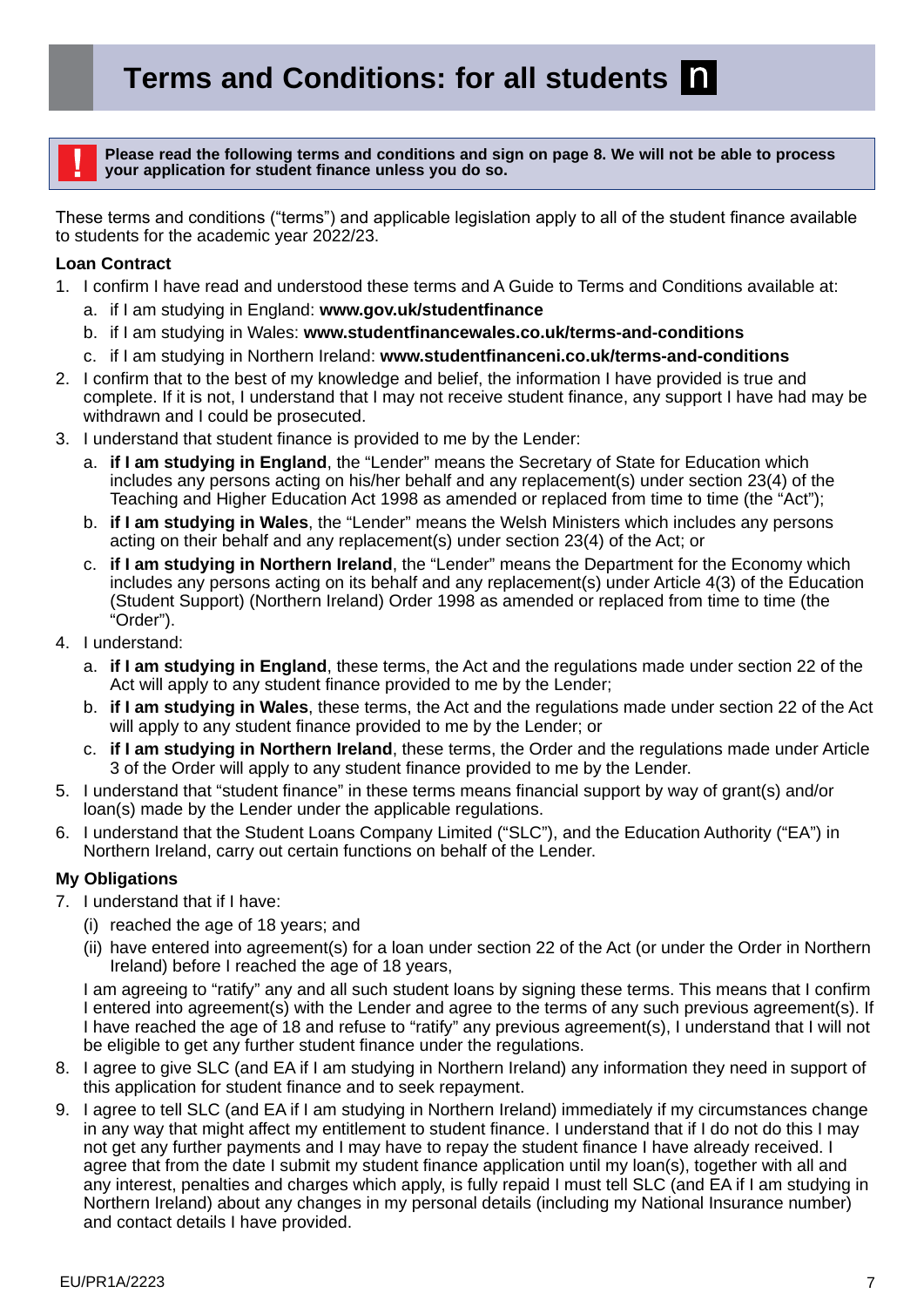- 10. I agree that if I get an overpayment of student finance, I need to repay this in full and that any overpayment may be taken from any future entitlement to student finance.
- 11. I agree that I will repay the Lender any loan(s), together with all and any interest, penalties and charges which apply. I understand that this repayment will be due by me to the Lender as a debt. If I breach any of the terms of my loan, I agree to pay any charges and penalties which apply under the Act (or Order in Northern Ireland) and applicable regulations. I understand that I will repay my loan(s) through the United Kingdom ("UK") tax system and/or I may repay SLC directly. If I live abroad, I will repay my loan(s) to SLC directly.
- 12. I agree that any loan(s) made to me in accordance with the regulations once my application is accepted by the Lender is a/are contract(s) between me and the Lender. I understand that I am liable for my loan(s) and will be charged interest from the first payment of the loan advance by the Lender.
- 13. I agree to tell SLC if I leave the UK to live outside the UK or if for any other reason I am outside the UK tax system for more than three months.

#### **Legal Action and Applicable Law**

14. In the event of any legal action:

- (i) if my home address is within UK, I agree that the laws of the place of my home address (as stated in my student finance application) will apply and that the courts of that part of the UK will hear any legal action;
- (ii) if my address is outside the UK the laws of the part of the UK where my education provider is situated will apply and the courts of that part of the UK will hear any legal action.

I agree that the Lender has the right to take legal action against me in any other court with jurisdiction.

#### **Sharing Information**

- 15. If I am in breach of these terms and/or the regulations, I agree that the Lender may share information held about me and my account with third parties, including the government or a government agency of another country, who may help to locate me and/or help take action to recover any payments I owe.
- 16. I confirm where I have provided any personal information about any other person in my student finance application, I have done so with their consent.
- 17. I understand that SLC will process my personal data in line with the Privacy Notice, which may be updated from time to time, available at:
	- a. if I am studying in England: **www.sfengland.slc.co.uk/privacy-notice**
	- b. if I am studying in Wales: **www.studentfinancewales.co.uk/privacy-notice**
	- c. if I am studying in Northern Ireland: **www.studentfinanceni.co.uk/privacy-notice**

#### **Alternative Funding**

18. If I am studying in England: I confirm that I am not studying my course as part of an apprenticeship.

| <b>Customer Reference Number</b> |                            |                                                |
|----------------------------------|----------------------------|------------------------------------------------|
| Your signature                   | $\boldsymbol{\mathcal{N}}$ | Year<br><b>Month</b><br>Day<br>Today's<br>date |

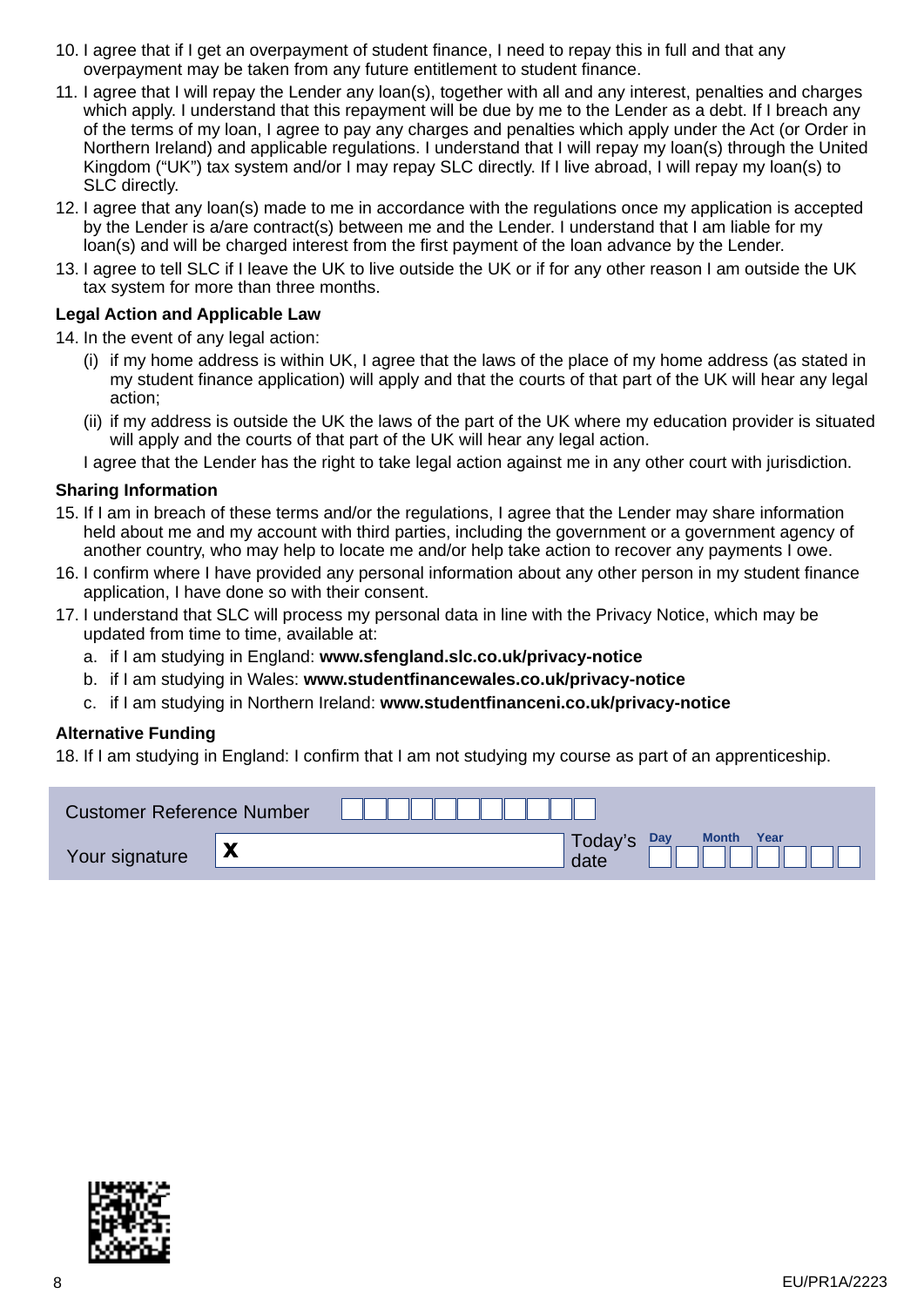# **Privacy Notice**

The Student Loans Company Ltd (SLC) and the Department for Education (if your place of study is in England), the Welsh Ministers (if your place of study is in Wales), or the Department for the Economy (if your place of study is in Northern Ireland) are joint Data Controllers under the Data Protection Legislation. We hold information for the purposes specified in our notification to the Information Commissioner including determining eligibility for student finance, assessing the maximum amount of financial support available, payment of student finance and the detection and prevention of fraud, and may use this information for any of these.

For further details about the way your information is used, who is responsible for it and the rights you have in connection with it, please refer to our full Privacy Notice available online:

- If you are studying in England go to **[www.sfengland.slc.co.uk/privacy-notice](http://www.sfengland.slc.co.uk/privacy-notice)**
- If you are studying in Wales go to **[www.studentfinancewales.co.uk/privacy-notice](http://www.studentfinancewales.co.uk/privacy-notice )**
- If you are studying in Northern Ireland go to **[www.studentfinanceni.co.uk/privacy-notice](http://www.studentfinanceni.co.uk/privacy-notice)**

If you don't have internet access, please call us and we can send a copy to you:

- If you are studying in England call **0300 100 0607**
- If you are studying in Wales call **0300 200 4050**
- If you are studying in Northern Ireland call **0300 100 0077**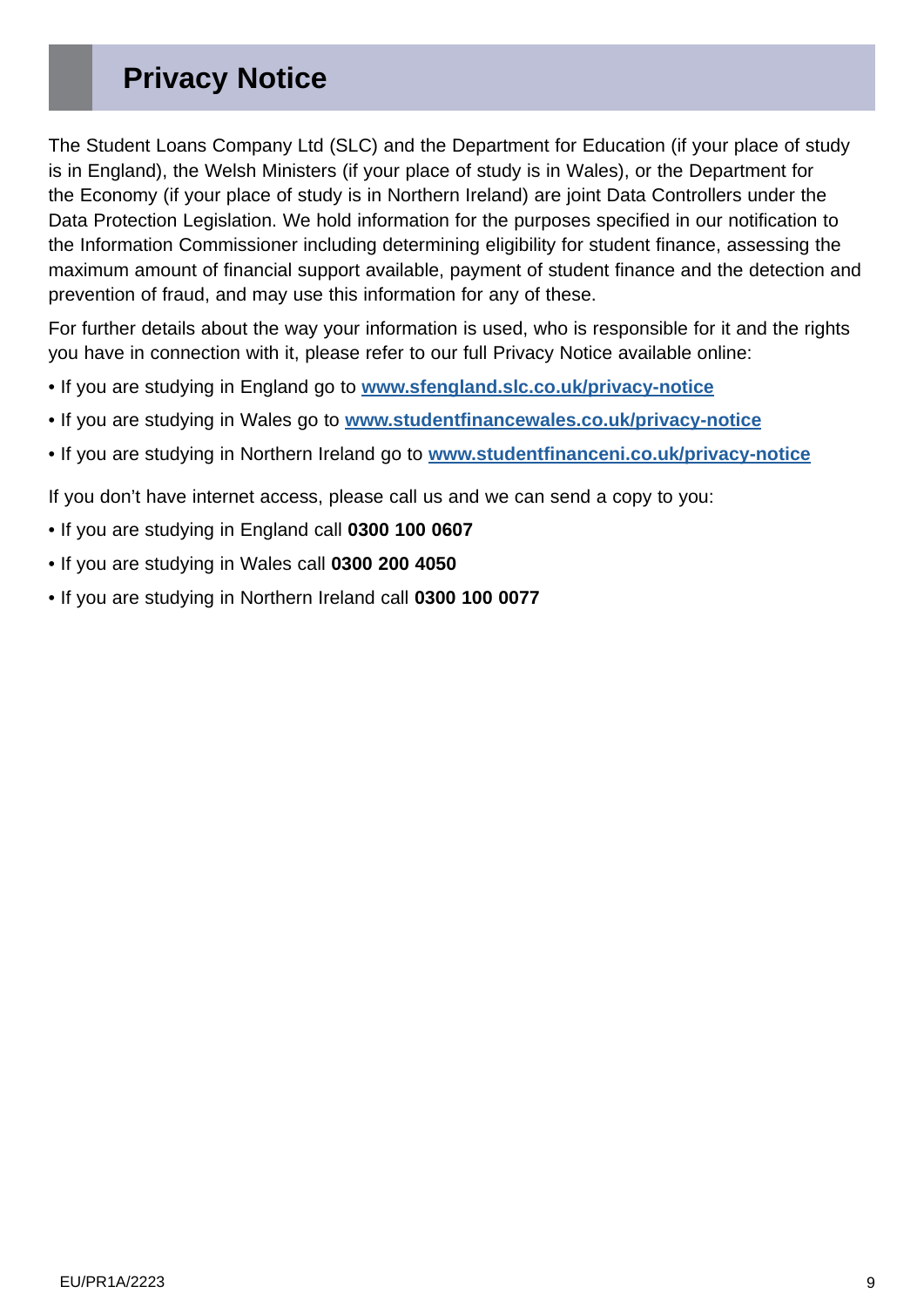# **Support notes**

#### **Section 2 - about your course**

**e1** If you don't know where your placement will be yet you should let us know as soon as possible. The tuition fee amount you may be charged will vary depending on the type of placement and where in the UK the university or college you normally attend is located. If you're on a placement you should speak to your university or college to confirm what your tuition fee will be.

#### **Section 3 - other information**

**b** If you are eligible to apply for a bursary from the National Health Service Business Services Authority (NHSBSA) or Social Services Inspectorate you should answer 'No' to this question because this is a separate bursary to those offered by the NHS, DoH or DoH (NI).

If you are eligible to receive a non-income assessed bursary then you are not eligible for any other student finance unless you are a seconded student studying a health related course and you have been advised that you cannot apply for any bursary at all, either income or non-income assessed.

If you are unsure about your eligibility for a bursary, contact the National Health Service Business Services Authority on **0300 330 1345**.

#### **Section 4 - tuition fee loan request for academic year 2022/23**

**a** Your Tuition Fee Loan will be paid directly to your university or college in three instalments within the academic year. You will be liable for your Tuition Fee Loan from the first day of each term not the date when the instalment is paid to your university or college.

If you are unsure when your term starts please contact your university or college.

| <b>Liability date</b> | % of the total Tuition Fee Loan that you will be<br>liable for |
|-----------------------|----------------------------------------------------------------|
| First day of Term 1   | 25%                                                            |
| First day of Term 2   | 50%                                                            |
| First day of Term 3   | 100%                                                           |

Each payment is made after we receive confirmation from your university or college that you are in attendance at the start of each term. Interest will be charged from the day we pay the Tuition Fee Loan to your university or college.



**! Please make sure you have completed this form fully and have read, signed and dated the Terms and Conditions on pages 7 and 8.**